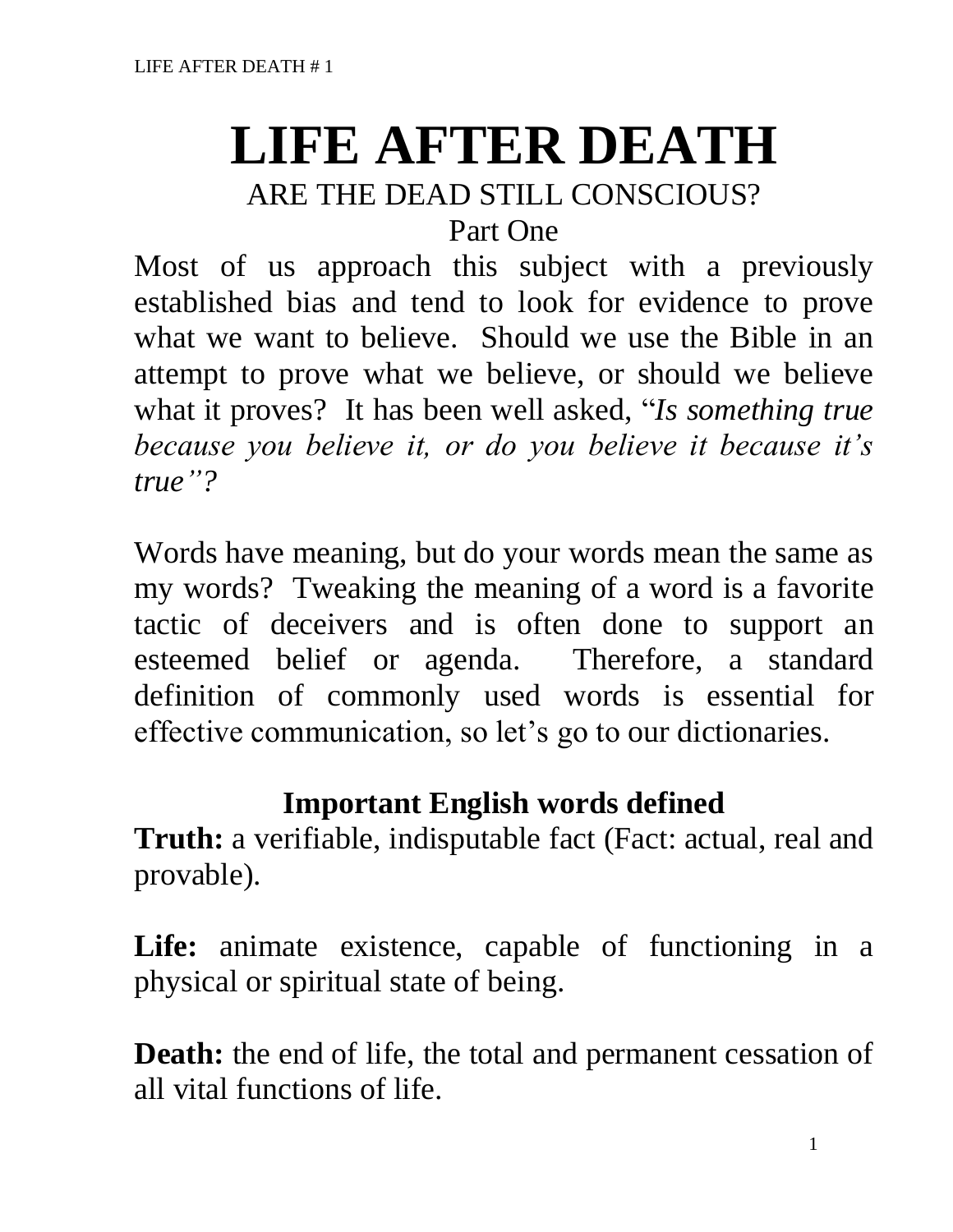**Mortal:** subject to death, either physical and/or spiritual, perishable.

**Immortal:** exempt from death; exempt from oblivion; imperishable, everlasting.

Perish: pass out of existence, decay, cease to be, come to an end.

**Spirit:** a life giving force; soul; the active presence of God in human life.

**Spirit Being:** a supernatural being. Not limited to the physical attributes of a mortal being. "That which is born of the flesh is flesh; and that which is born of the Spirit is spirit" (John 3:6-8).

**Sleep:** a natural periodic suspension of consciousness; a state of being suggesting sleep as in death or coma (coma: state of deep unconsciousness, unable to communicate).

**Vision:** something seen in a dream, trance, or mental image, whether of supernatural or imaginative, of what is not actually present in space or time, as visions of the past or future -- Apparition.

**Parable:** a discourse conveying the intended meaning by a likeness of something comparable, but not the same.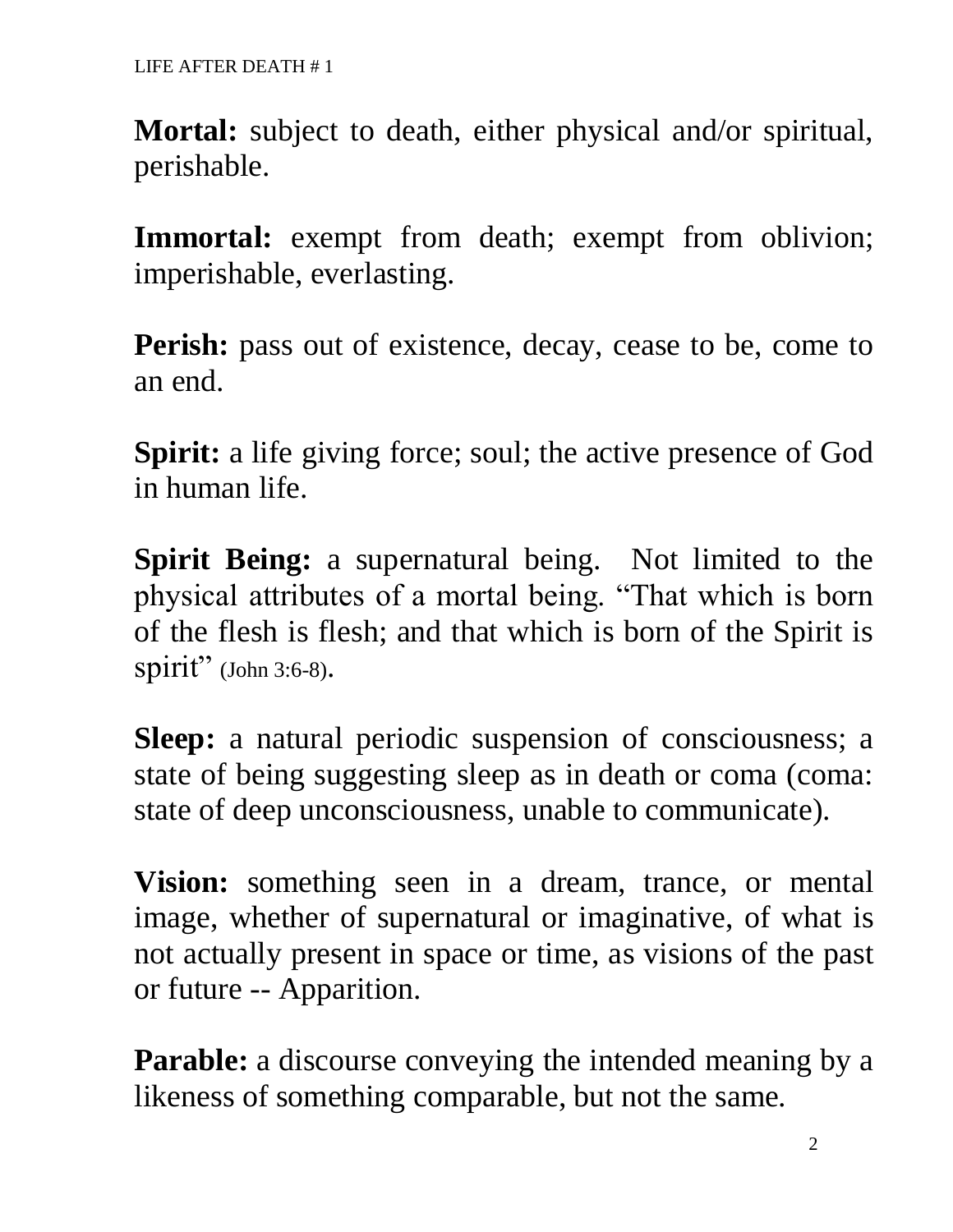**Absolute:** infallible, unambiguous, conclusive, unquestionable, faultless, complete, sovereign.

**Hope: s**omething desired, anticipated and waiting for but not yet obtained. Desire accompanied by expectation.

#### **Paul summarizes our guidelines:**

"All scripture is given by inspiration of God, and is profitable for doctrine, for reproof, for correction, for instruction in righteousness" (II Tim. 3:16). Can we accept Paul's inspired statement or will we continue to believe Satan's lie that we are "as gods" capable of determining for ourselves what's true or false, or right or wrong?

#### **GOD'S ABSOLUTES, OUR FOUNDATION**

"Every word of God is pure: he is a shield unto them that put their trust in him" (Prov. 30:5). "... the testimony of the LORD is sure, making wise the simple" (Ps 19:7). Are His absolutes consistent with His word? Consider the following 15 absolutes of God's word.

#### **1. God only has immortality**

"The King of kings, and Lord of lords; Who only hath immortality, dwelling in the light which no man can approach unto; whom no man hath seen, nor can see" (I Tim. 6:15-16).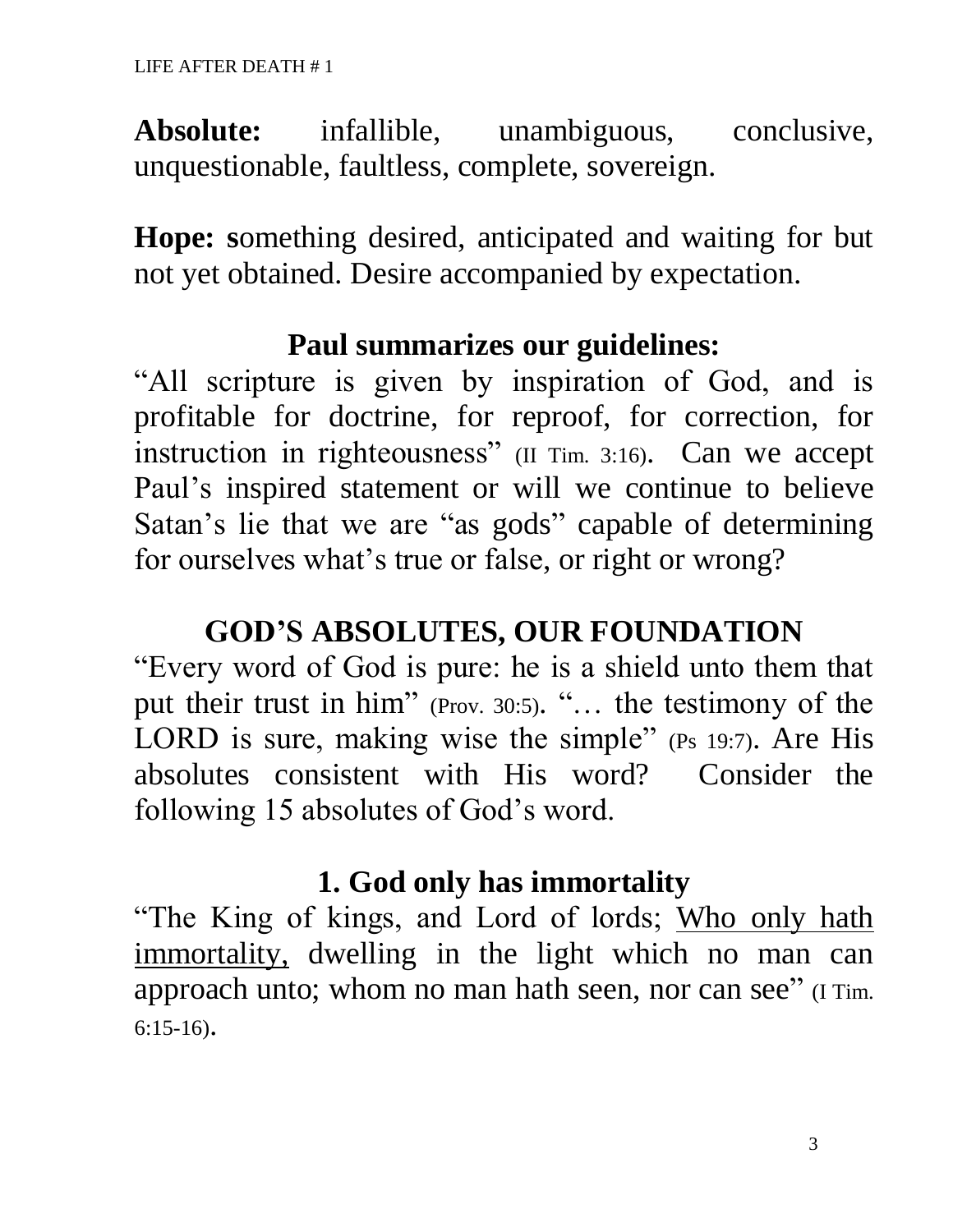#### **2. Man called mortal**

"So when this corruptible shall have put on incorruption, and this mortal shall have put on immortality, then shall be brought to pass the saying that is written, Death is swallowed up in victory" (I Cor. 15:54 Also see Job 4:17, Rom. 6:12; 8:11, II Cor. 4:11). Jesus explained to Nicodemus that flesh is flesh and spirit is spirit (John 3:6). Although promised, Mankind doesn't have immortality yet. "… for dust thou art, and unto dust shalt thou return" (Gen. 3:19; Dan.12:2).

# **3. No man has ascended to heaven**

"And no man hath ascended up to heaven, but he that came down from heaven, even the Son of man which is in heaven" (John 3:13). *Not even David;* "For David is not ascended into the heavens" (Acts 2:34).

# **4. All men die and must be resurrected.**

"Wherefore, as by one man sin entered into the world, and death by sin; and so death passed upon all men, for that all have sinned" (Rom. 5:12).

"And as it is appointed unto men once to die, but after this the judgment" (Heb. 9:27).

Even David, "Men and brethren, let me freely speak unto you of the patriarch David, that he is both dead and buried, and his sepulcher is with us unto this day" (Acts 2:29).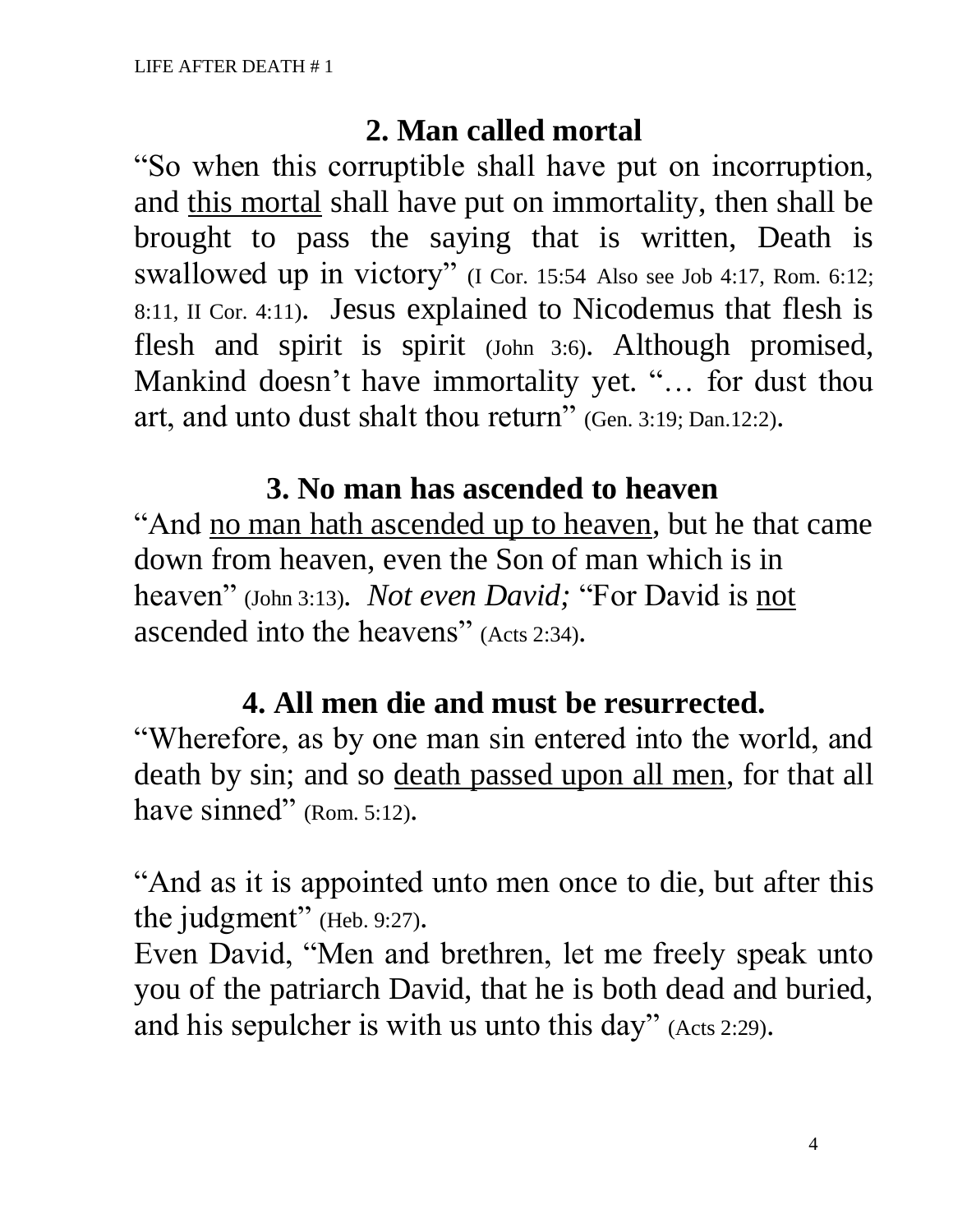#### **5. What the Bible says about death**

"The dead *praise not* the LORD, neither any that go down into *silence*" (Ps. 115:17).

"For in death there is *no remembrance* of thee: in the grave who shall give thee thanks" (Ps. 6:5)?

"His breath goeth forth, he returneth to his earth; in that very day his *thoughts perish*" (Ps. 146:4).

"For the living know that they shall die: but the dead *know not anything*, neither have they any more a reward; for the memory of them is forgotten. Also their love, and their hatred, and their envy, is *now perished*; neither have they anymore a portion for ever *in anything* that is done under the sun" (Eccl. 9:5-6). (Also see Isaiah38:18-19).

#### **6. Death described as sleep**

Following are a few of the many Bible verses describing death as sleep.

"And many of them that sleep in the dust of the earth shall awake, some to everlasting life, and some to shame and everlasting contempt" (Dan. 12:2). *If they are still conscious since death why must they then be awakened?*

"He said unto them, Give place: for the maid is not dead, but sleepeth. And they laughed him to scorn" (Matt. 9:24). *They knew the maid was dead.*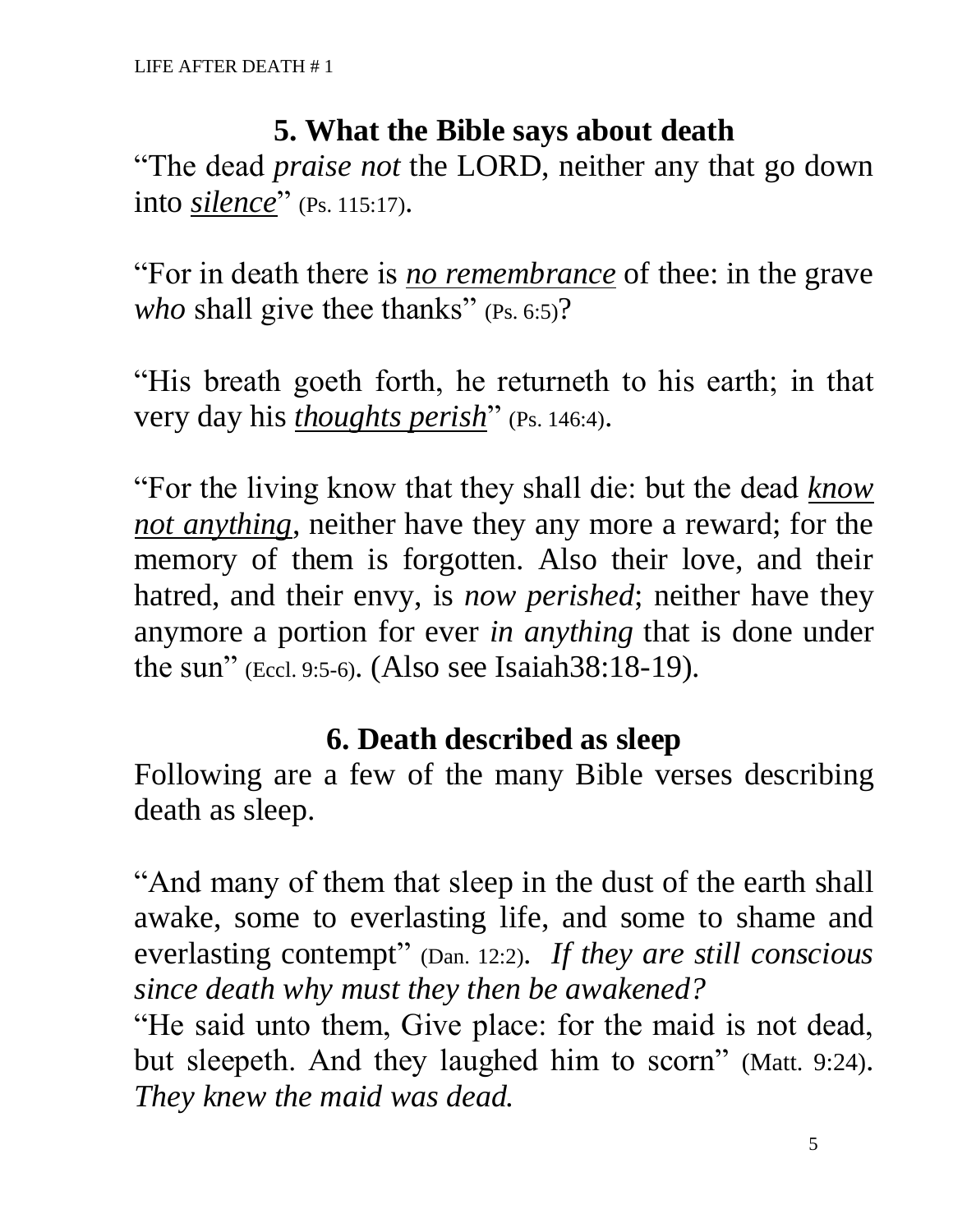"And the graves were opened; and many bodies of the saints which slept arose, and came out of the graves after his resurrection, and went into the holy city, and appeared unto many" (Matt. 27:52-53).

"… Our friend Lazarus sleepeth; but I go, that I may awake him out of sleep. 12) Then said his disciples, Lord, if he sleep, he shall do well. 13) Howbeit Jesus spake of his death: but they thought that he had spoken of taking of rest in sleep. 14) Then said Jesus unto them plainly, Lazarus is dead" (John 11-14).

It is significant that there is no biblical record of anyone who was brought back to life saying anything about being in paradise or being conscious of anything at all.

"For David, after he had served his own generation by the will of God, fell on sleep, and was laid unto his fathers, and saw corruption" (Acts 13:36).

For David, as with all who die, time for them has ended, but will begin again when he is resurrected. Could not the God who created life recreate it, or awaken the dead?

# **7. All to live again**

"Marvel not at this: for the hour is coming, (*coming means not here yet*) in the which all that are in the graves shall hear his voice, And shall come forth; they that have done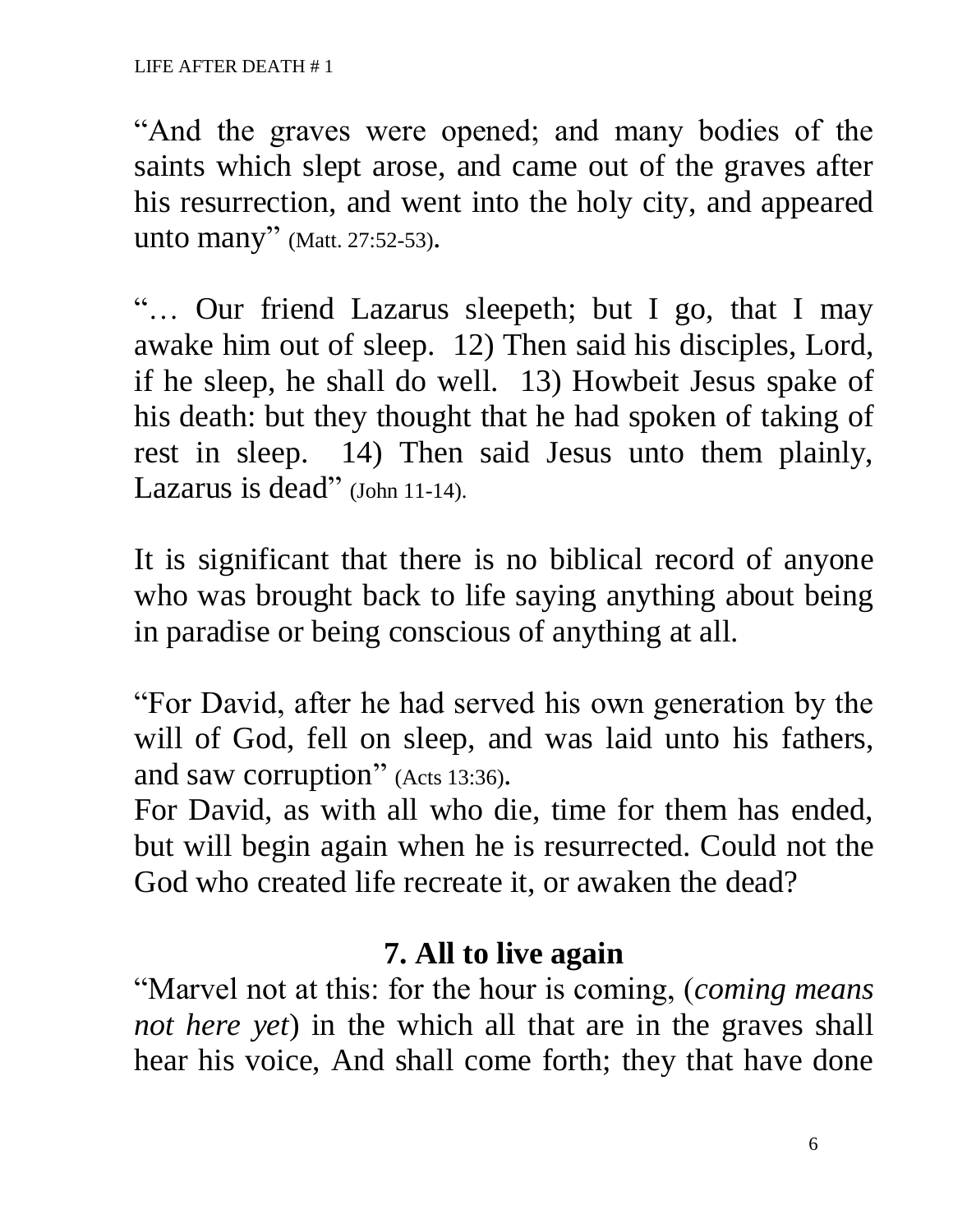good, unto the resurrection of life; and they that have done evil, unto the resurrection of damnation" (John 5:28-29).

#### **8. The first resurrection (spiritual)**

Revelation 20:4-6 describes those of the first resurrection. "Blessed and holy is he that hath part in the first resurrection: on such the second death hath no power" (Rev. 20:6). They're now spiritual beings.

#### **9. The second resurrection (physical)**

"But the rest of the dead lived not again until the thousand years were finished ...." (Rev. 20:5). Not the resurrection to sentencing, but rather to judging (Matt. 11:23-24).

"And though after my skin worms destroy this body, yet in my flesh shall I see God:" (Job 19:26 also see Ezekiel 37:1-14 and Matt. 10:15, 11:23-24). *(After 1000 years of Christ's rule on earth).*

#### **10. Some to die a second time**

"He that overcomes shall not be hurt of the second death" (Rev. 2:11). *(They will be spiritual and immortal).*

"And death and hell were cast into the lake of fire. This is the second death. And whosoever was not found written in the book of life was cast into the lake of fire" (Rev. 20:14-15). "But the fearful, and unbelieving, and the abominable, and murderers, and whoremongers, and sorcerers, and idolaters, and all liars, shall have their part in the lake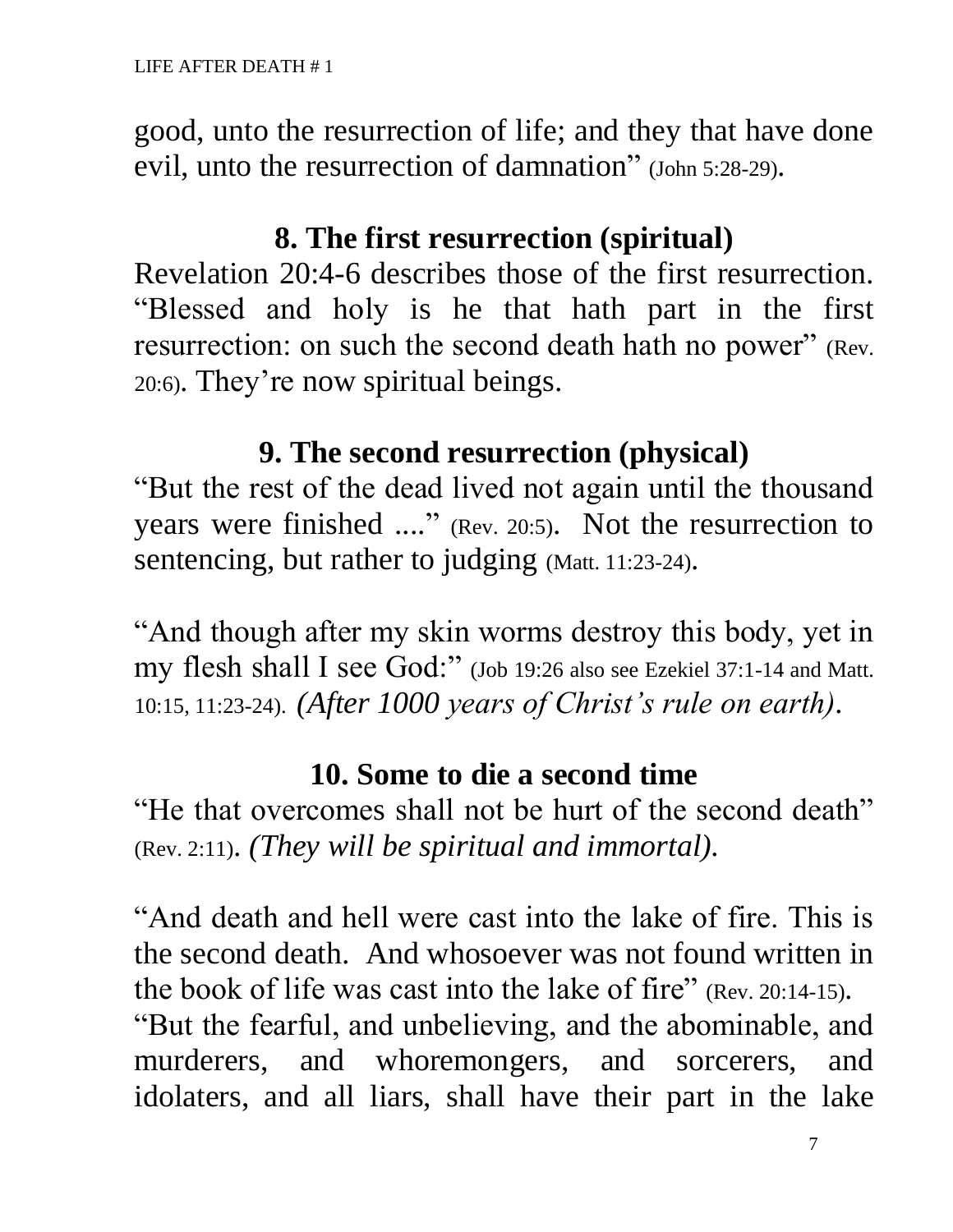which burneth with fire and brimstone: which is the second death" (Rev. 21:8).

The second death is the resurrection to damnation spoken of in John 5:29; a physical resurrection. It is a sentencing to the lake of fire for whosoever was not found written in the book of life (Rev. 20:11-15). They are not given eternal life.

# **11. Death and hell to be abolished**

"So when this corruptible shall have put on incorruption, and this mortal shall have put on immortality, then shall be brought to pass the saying that is written, Death is swallowed up in victory, 55) O death, where is thy sting? O grave, where is thy victory?" (I Cor. 15:54-55) (*It is not until then that we will actually possess immortality*).

"And death and hell were cast into the lake of fire. This is the second death" (Rev. 20:14).

"For, behold, the day cometh, that shall burn as an oven; and all the proud, yea, and all that do wickedly, shall be stubble: and the day that cometh shall burn them up, saith the LORD of hosts, that it shall leave them neither root nor branch …." 3) "And ye shall tread down the wicked; for they shall be ashes under the soles of your feet in the day that I shall do this, saith the LORD of hosts" (Mal. 4:1-3). *(Death and hell will have then perished -- passed out of existence).*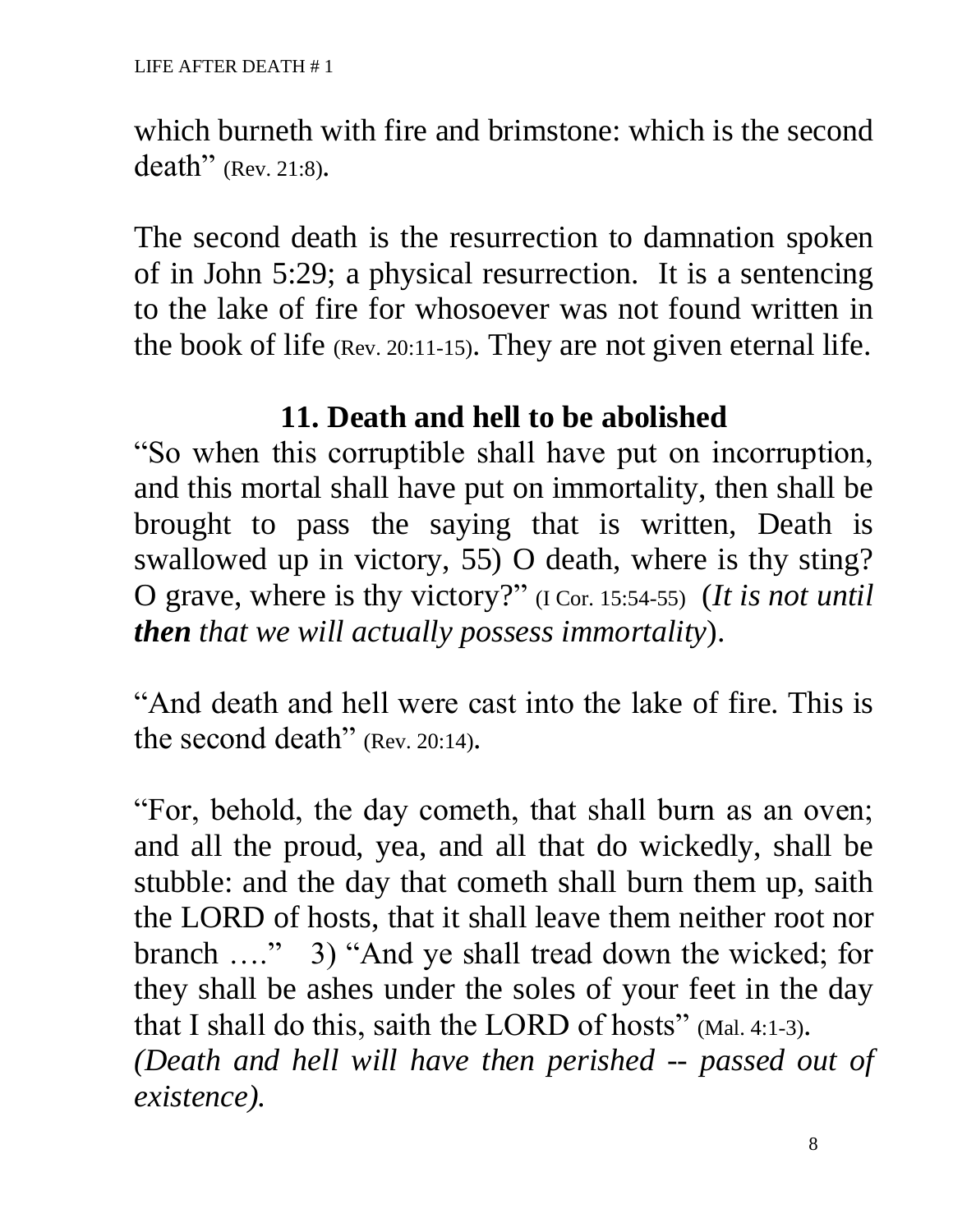#### **12. Spirit of life**

"Then the Lord God formed man from the dust of the ground and breathed into his nostrils the breath or spirit of life, and man became a living being (soul)" (Gen 2:7 AMP).

"However, the spiritual is not first, but the natural; then the spiritual. 47) The first man is from the earth, earthy; the second man is from heaven. 48) As is the earthy, so also are those who are earthy; and as is the heavenly, so also are those who are heavenly. 49) Just as we have borne the image of the earthy, we will also bear the image of the heavenly" (I Cor. 15:45-49 NASU).

"For as long as life is in me and the <u>breath of God</u> is in my nostrils, my lips certainly will not speak unjustly, Nor will my tongue mutter deceit" (Job 27:3-4 NASU).

"The Spirit of God hath made me, and the breath *of the Almighty* hath given me life" (Job 33:4).

"For as the <u>body</u> without the spirit is dead, so faith without works is dead also" (James 2:26).

"Maid, arise. And her spirit came again, and she arose straightway" (Luke 8:54-55).

"So I prophesied as he commanded me, and the breath (spirit) came into them, and they lived, and stood up upon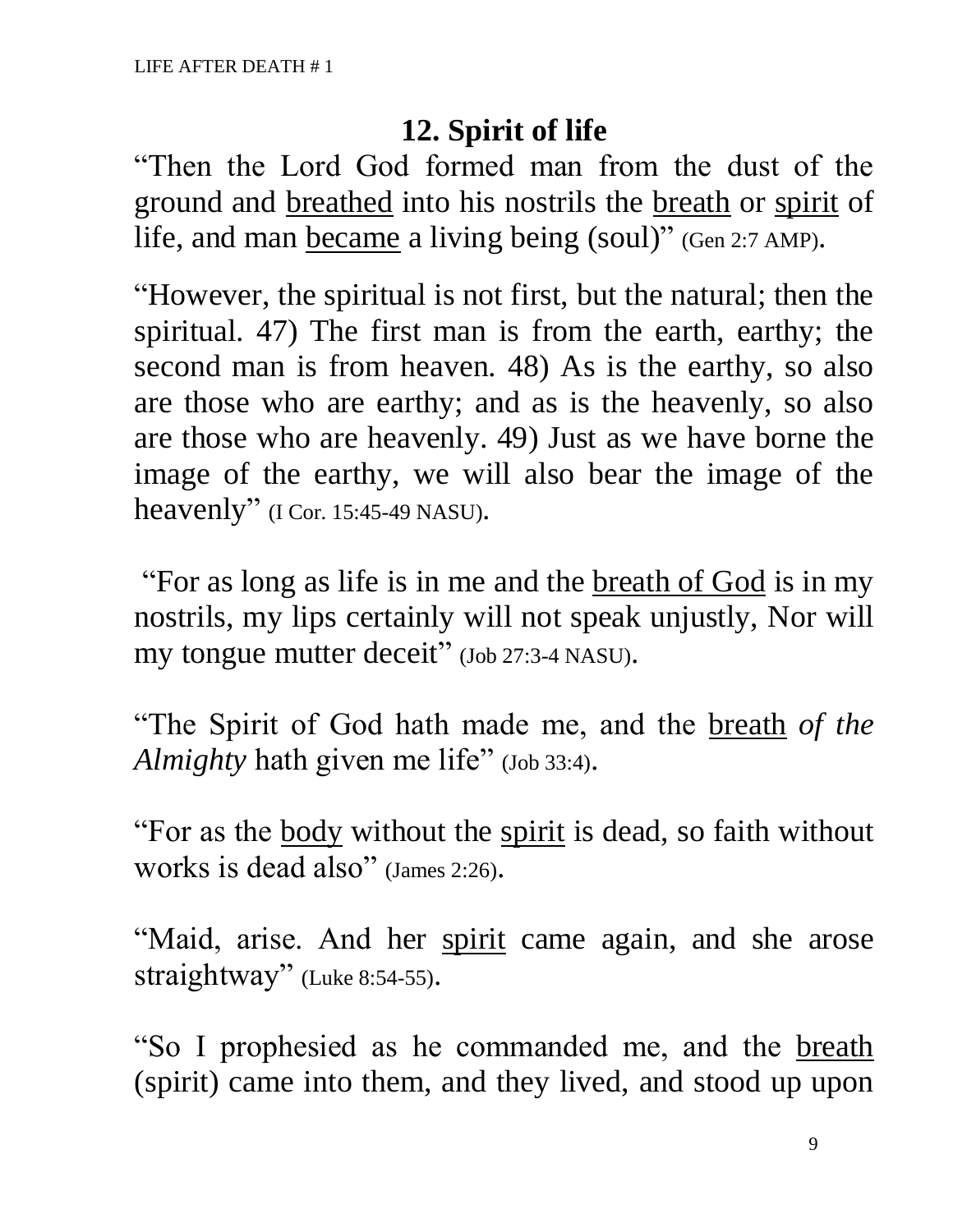their feet, an exceeding great army" (Ezek. 37:10). Ezekiel 37 is very clearly describing a future physical resurrection, (the second resurrection mentioned in Revelation 20:5).

#### **13. The body, soul, and spirit of man**

"And may the God of peace Himself sanctify you through and through [separate you from profane things, make you pure and wholly consecrated to God]; and may your spirit and soul and body be preserved sound and complete [and found] blameless at the coming of our Lord Jesus Christ (the Messiah)" (I Thess. 5:23 AMP).

 **a. The body or flesh:** made from dust (Gen. 2:17). (Hb. Basar, Gk. Soma and sarx). "By the sweat of your face You will eat bread, Till you return to the ground, Because from it you were taken; For you are dust, And to dust you shall return" (Gen. 3:19 NASU).

**b. The soul:** (Hb. nephesh Gk. Psyche) *the unification of the spirit and the body*. "For as the body without the spirit is dead, ...."

"Man *became* a living soul" (Gen. 2:7, I Cor. 15:45) Notice that man was not alive until God breathed the breath of life into him, until then he was just inanimate clay.

Scriptures show that, the soul and the spirit can be divided and therefore not the same, but what spirit?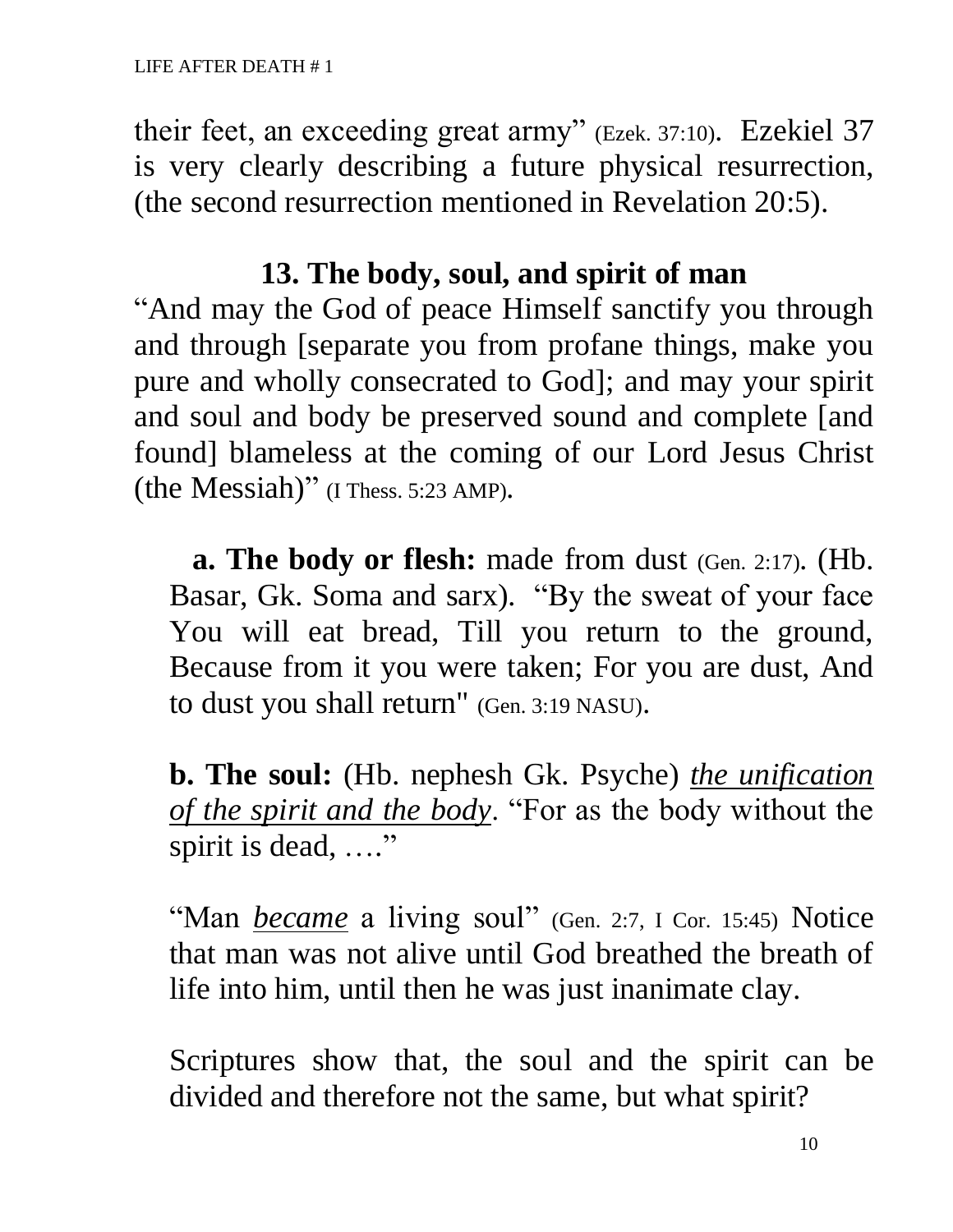"For the Word that God speaks is alive and full of power [making it active, operative, energizing, and effective]; it is sharper than any two-edged sword, penetrating to the dividing line of the breath of life (soul) and [the immortal] spirit *(Holy Spirit)*, and of joints and marrow [of the deepest parts of our nature], exposing and sifting and analyzing and judging the very thoughts and purposes of the heart. (Heb. 4:12 AMP).

**c. The spirit:** comes directly from God, the breath of life, that which gives consciousness (Gen. 2:7, 6:17, 7:15, 7:22) (Hb. ruach Gk. pneuma), variously translated as mind, heart, or spirit and sometimes breath or wind, when referring to things that can be felt but not seen, not to be confused with the Holy Spirit or evil spirits.

"But there is [a vital force] a spirit [of intelligence] in man, and the breath *(Holy Spirit)* of the Almighty gives men understanding" (Job 32:8 AMP). See Proverbs 2:6-11.

Then shall the dust return to the earth as it was: and the spirit (ruwach) shall return unto God who gave it (Eccl. 12:7). It would appear this verse refers to the breath of life.

"The burden of the word of the LORD for Israel, saith the LORD, which stretcheth forth the heavens, and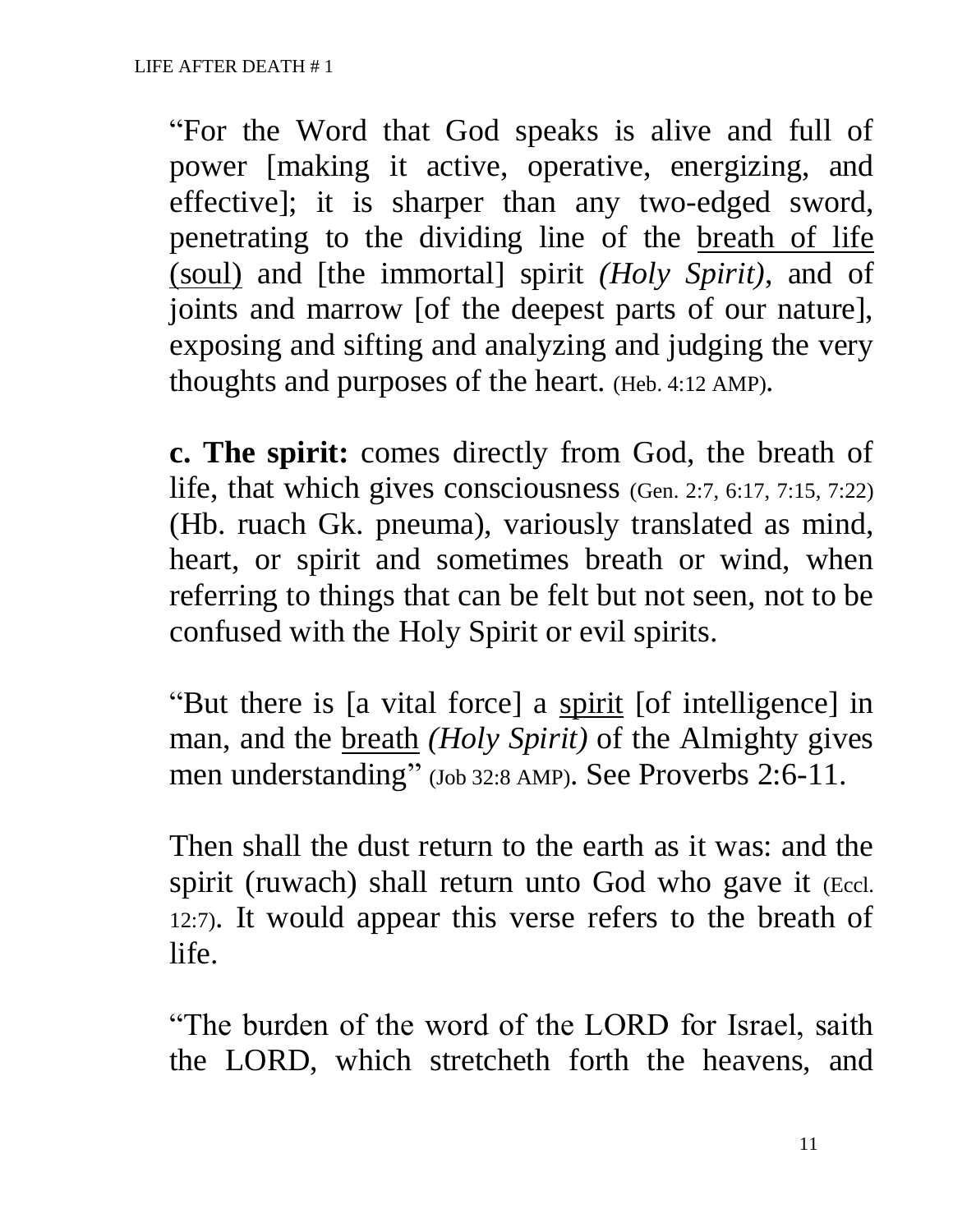layeth the foundation of the earth, and formeth the spirit of man within him" (Zech. 12:1).

#### **14. The soul is not immortal and can die**

The soul dies when man dies, "the soul that sinneth it shall die," (Ezk. 18:4, 18:20). The soul is composed of the spirit and the body, when the soul dies both are gone (Lake of fire).

"And fear not them which kill the body, but are not able to kill the soul: but rather fear him which is able to destroy both soul and body in hell *(Gehenna)*" (Matt. 10:28).

Some have compared man to a computer system: the body is like the hardware; the spirit like the software, without the software the hardware is just an inert piece of metal. Without the hardware the software cannot communicate. Neither will function without the other and separately they are of little value. However, when software is installed into the hardware it becomes a marvelously functioning computer system.

Likewise, the body of man without the spirit of life is an inert pile of dust, and the spirit (whose function is to bring life to the body) without the body is held in reserve (James 2:26). But, when God breathed the spirit of life into man's body, man at that time became a living soul (Gen. 2:27). Similarly, when the glorified body is combined with the spirit it shall be raised immortal.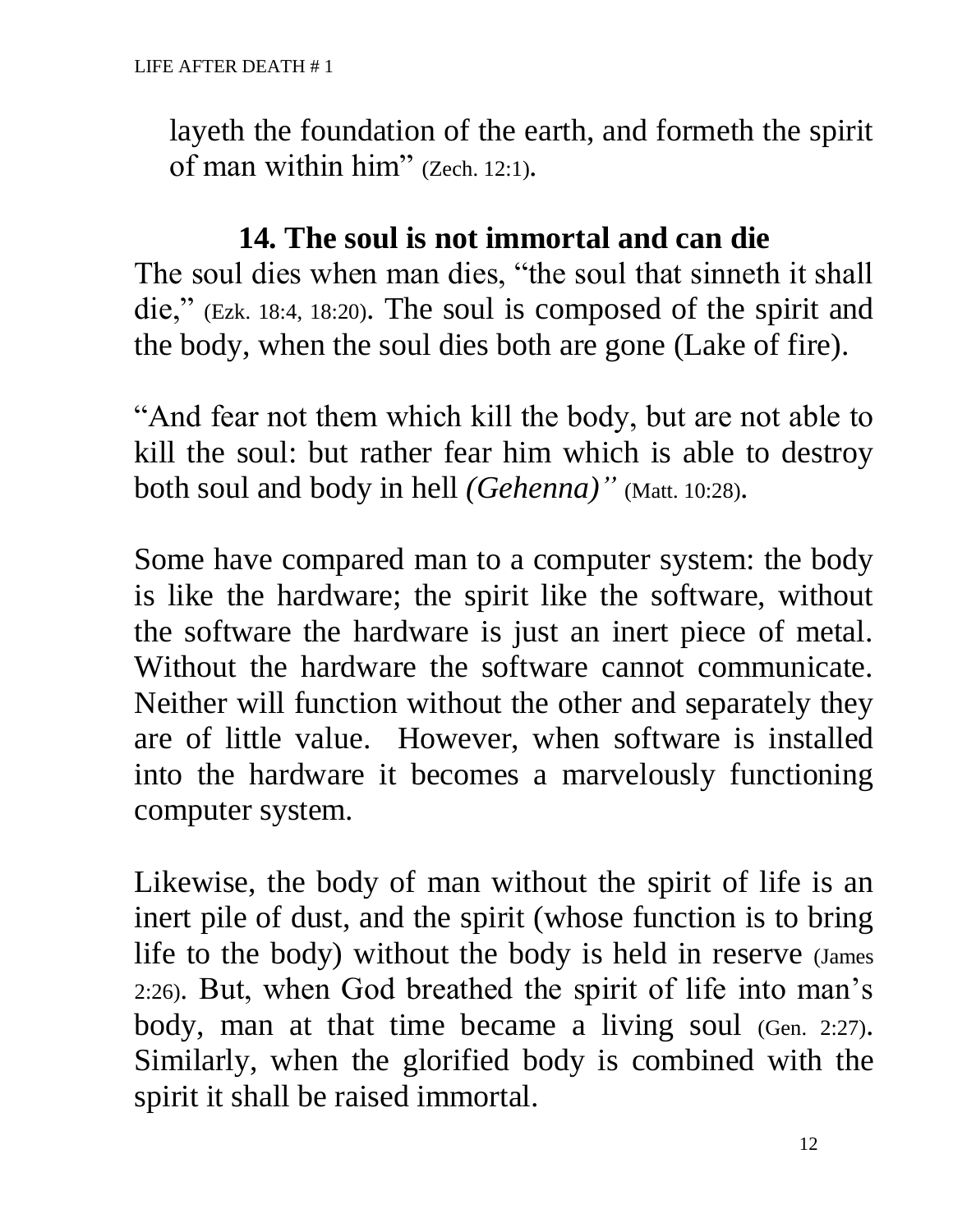#### **15. God knows the end from the beginning**

"I am God, and there is none else; I am God, and there is none like me, Declaring the end from the beginning, and from ancient times the things that are not yet done," (Isa. 46:9-10).

God can sometimes, and often does, speak of the future as though it is present, because He knows it will be as He says.

"--- (God) who gives life to the dead and speaks of the nonexistent things that [He has foretold and promised] as if they [already] existed" (Rom. 4:17 AMP).

### **Satan, the god of this world (II Cor. 4:4), has deceived the whole world (Rev.12:9) and nearly the very elect** (Matt. 24:24).

God warned that "thou shalt surely die", but Satan said, "Ye shall not surely die: *(if you don't die, aren't you immortal?)* For God doth know that in the day ye eat thereof, then your eyes shall be opened, and ye shall be as gods, knowing good and evil" (Gen. 2:17; 3:4-5).

But man believed Satan rather than God, (and still does) and is convinced of his own immortality, so God again reminded man: "…for out of it (ground) wast thou taken: for dust thou art, and unto dust shalt thou return" (Rev. 3:19).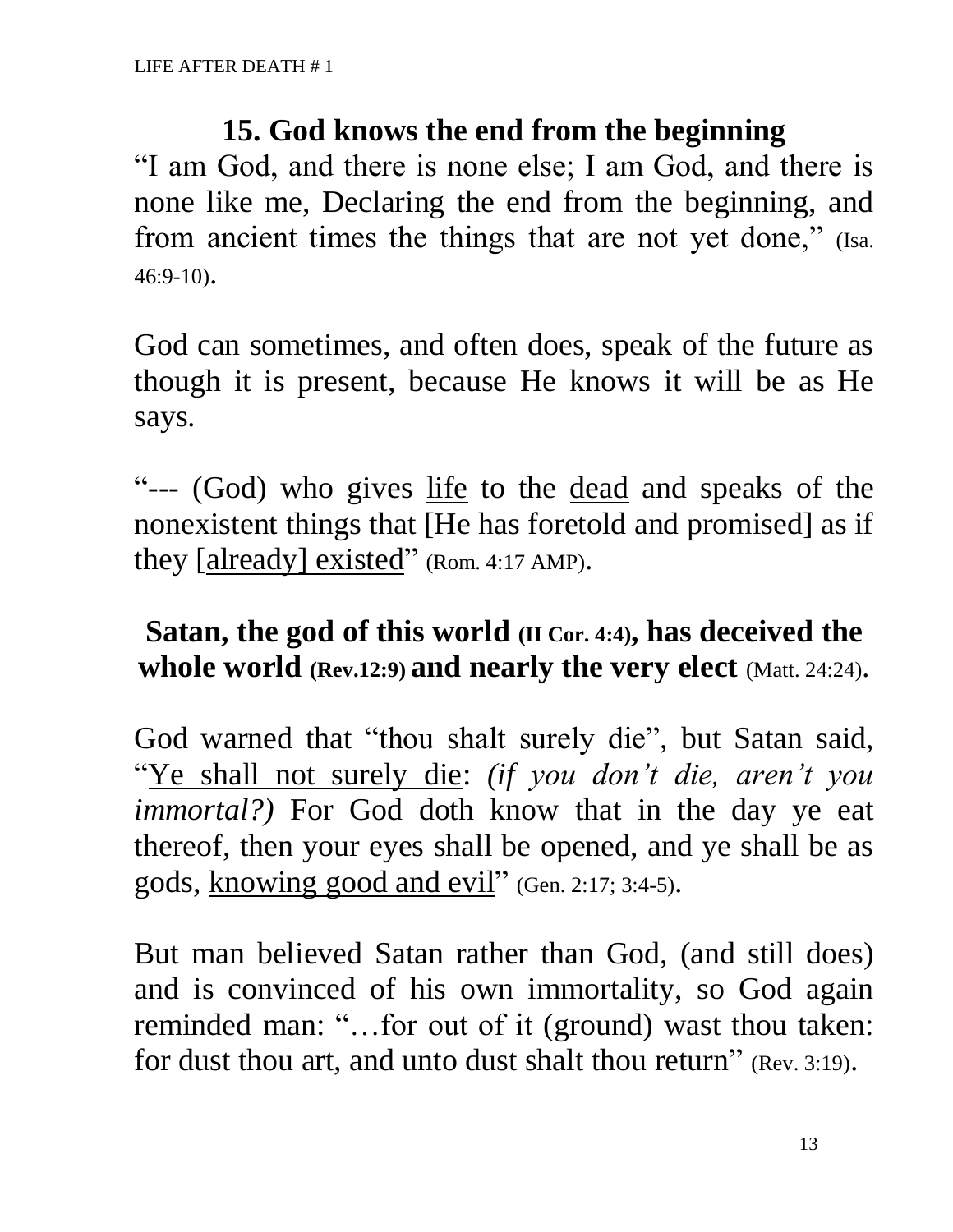#### **Private interpretations**

"[Yet] first [you must] understand this, that no prophecy of Scripture is [a matter] of any personal or private or special interpretation (loosening, solving). For no prophecy ever originated because some man willed it [to do so--it never came by human impulse], but men spoke from God who were borne along (moved and impelled) by the Holy Spirit" (II Peter 1:20-21 AMP).

**Satan has convinced man that since we are "as gods" , and therefore can judge for ourselves good and evil, we often construe Gods word to fit our cherished beliefs and traditions counter to His testimonies** (Prov. 2:6-11).

The following statements are often heard as having absolute authority from many pulpits. Based on the absolutes (testimonies) that are found in God's inspired word, can you detect the sophistry in these statements?

1. Man has an immortal soul that cannot be destroyed and lives on into eternity after death.

2. At death the body returns to dust, but the spirit goes to heaven (or hell) fully conscious.

3. The spirits of the dead are conscious and are right now in heaven, hell or purgatory.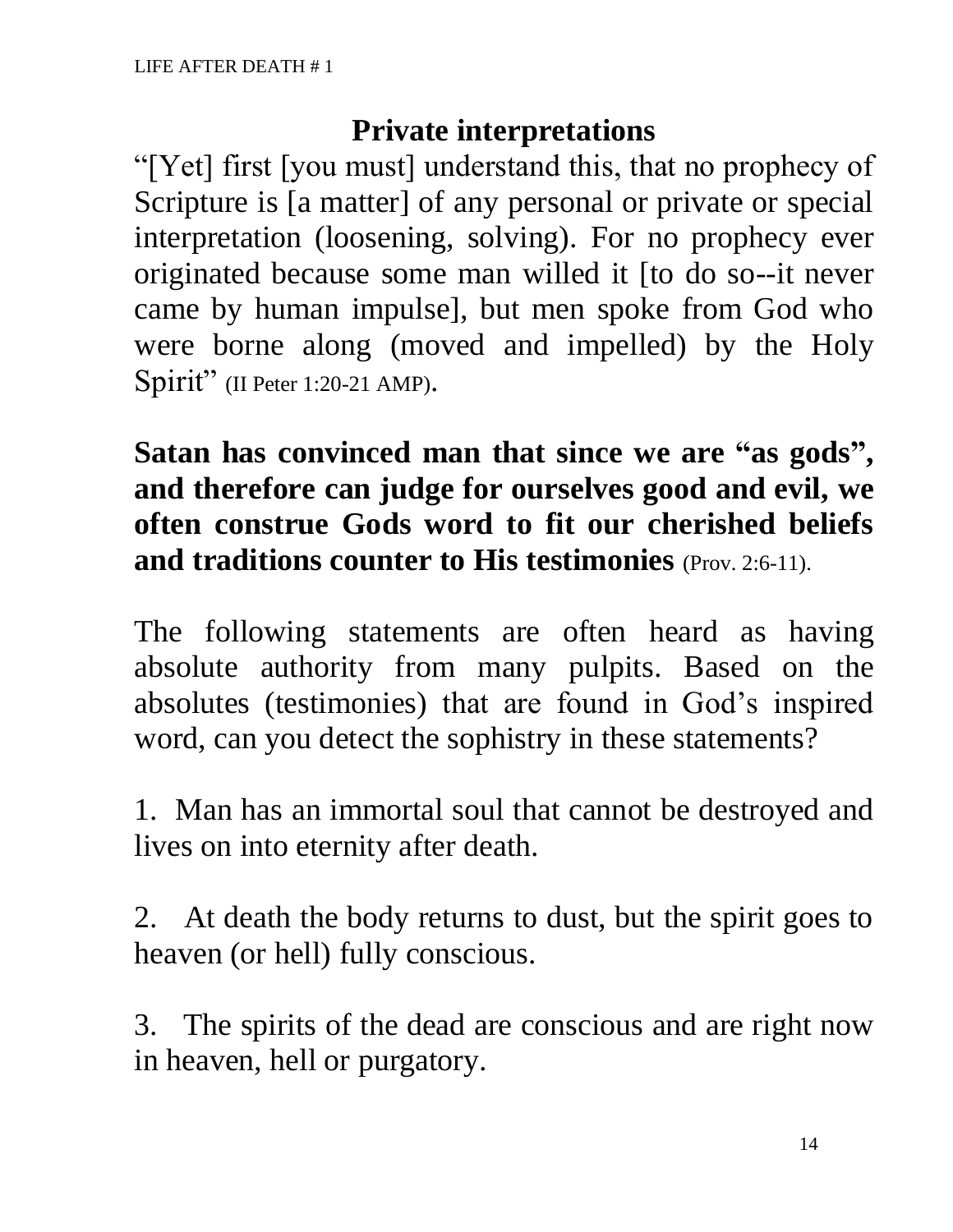4. Since the resurrection of Christ, all the dead saints and all that die in this age go immediately to heaven.

5. Those saints that were resurrected when Christ rose went with Him to heaven, never to die again.

6 Under the right conditions, the dead can communicate with the living.

7. The thief on the cross went to heaven with Christ that very day.

8. Enoch did not die but went straight to heaven because God took him.

9. Lazarus is in heaven and the rich man is in hell.

10. Moses and Elijah are in heaven because Peter, James and John saw them talking to Jesus at the transfiguration.

11. Elijah went to heaven without dying because Elisha saw him go up to heaven in a whirlwind.

12. Paul said that to be absent from the body is to be present with the Lord, therefore we are conscious and with the Lord at death.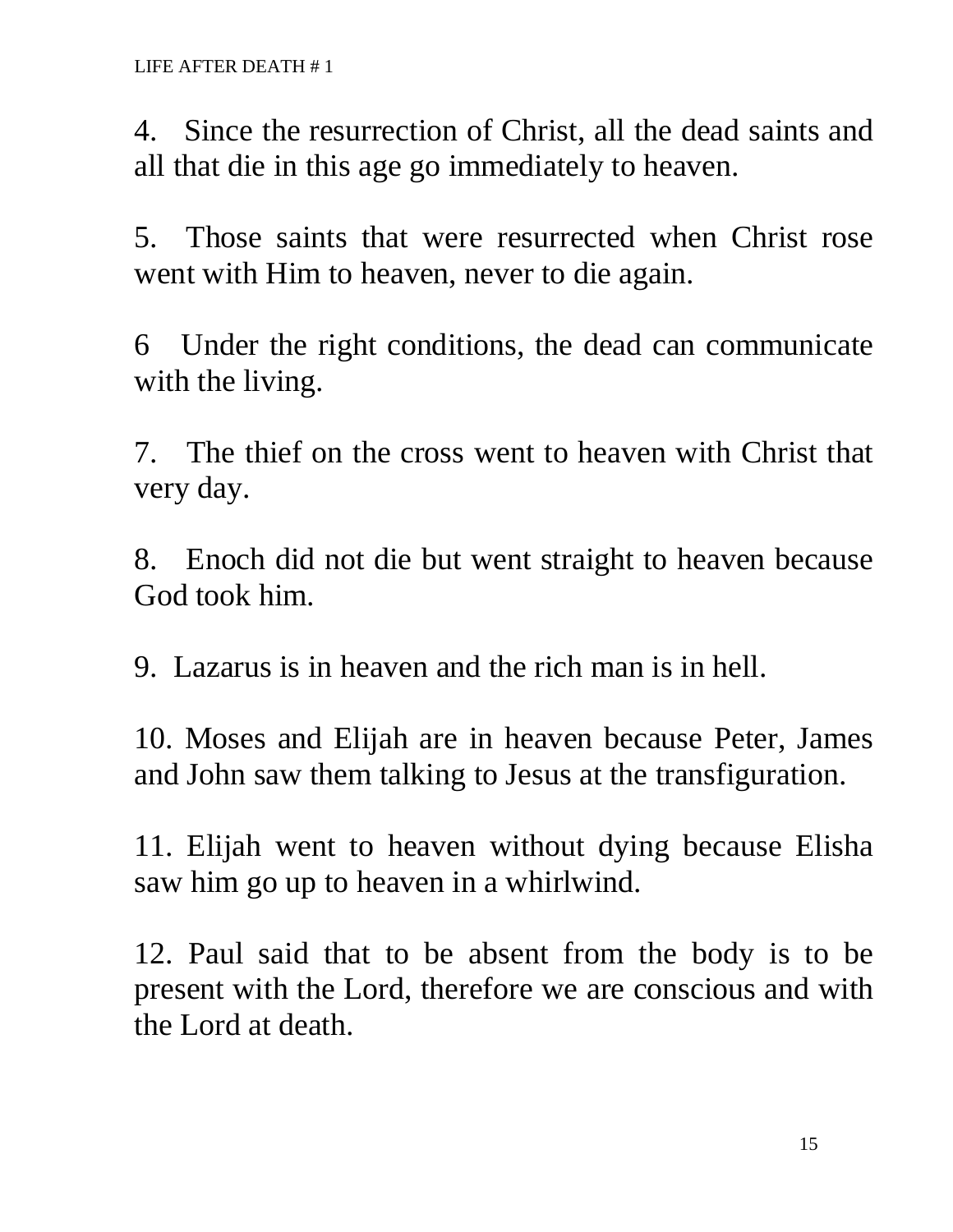13. God is not the God of the dead, but the living; therefore, the dead are alive in heaven.

14. The saints under the altar that cried out to God prove that the dead are in heaven and are fully conscious.

See book two for Biblical views of these questions.

"To the law and to the testimony: if they speak not according to this word, it is because there is no light in them" (Isa. 8:20). Beware of those who say that God's law is done away; changed or replaced by grace; the light of God's word is not in them!

"He that saith, I know him, and keepeth not his commandments, is a liar, and the truth is not in him." (I John 2:4). God's law was, is and always will be!

"A good understanding have all they that do his commandments" (Ps. 111:10).

# **There has always been and always will be many who understand that the dead are unconscious as did the Apostles. Following are a few of note.**

"--- in the consciousness of the departed believer there is no interval between dissolution and investiture, however long an interval might be measured by the calendar of earthbound human history" (F. F. Bruce p. 440).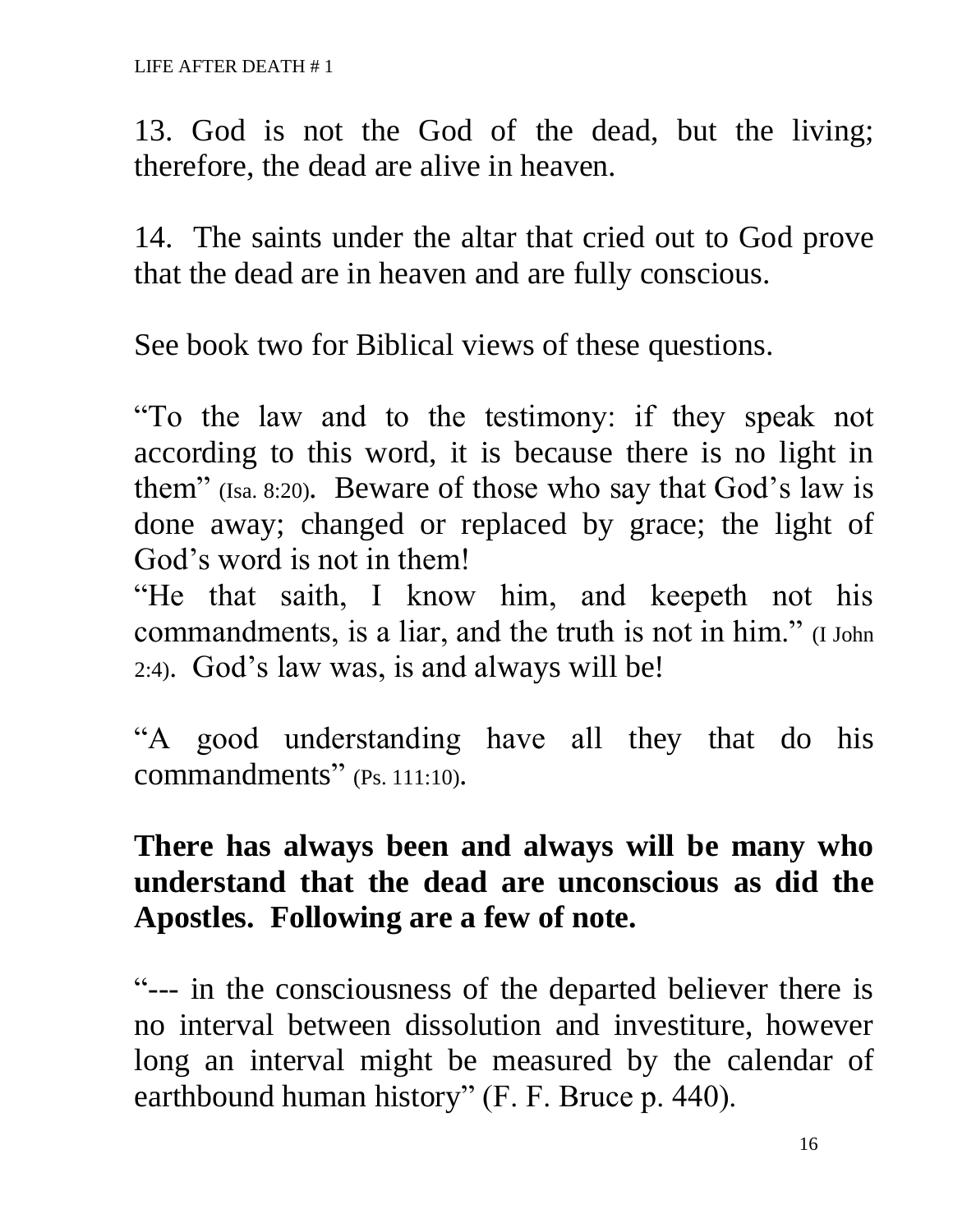What he is saying is that time has no meaning for the unconscious. This would allow Paul to say things like, "being absent from the body and (not "is" as it is often misquoted) present with the Lord" and still not invalidate his (as well as Christ's) statements about death being like a deep sleep. (Note that the word "is" indicates the present, but "and" is simply a connecting word and does not designate a time).

Oscar Cullman in his book, Immortality of the Soul or Resurrection of The Dead? The Witness of the New Testament, states that the immortality of the soul is "one of the greatest misunderstandings of Christianity." He contrasts the pagan concepts of the immortality of the soul with the first Christian's understanding that the fulfillment of the resurrection remains in the future, i.e., last day. He holds the Biblical definition of death being like sleep as an accurate description of the state of the dead.

Oscar Cullman (1902—1999) D. TH., D.D. Professor of Theological Faculty of the University of Basel and of the Sorbonne in Paris.

Bishop N. T. Wright, the third most senior member of the Church of England, has challenged the belief that Christians go to heaven when they die. In his book "SURPRISED BY HOPE," Bishop Wright quotes the Bible as saying that man enters an intermediate state between death and the resurrection described as sleep.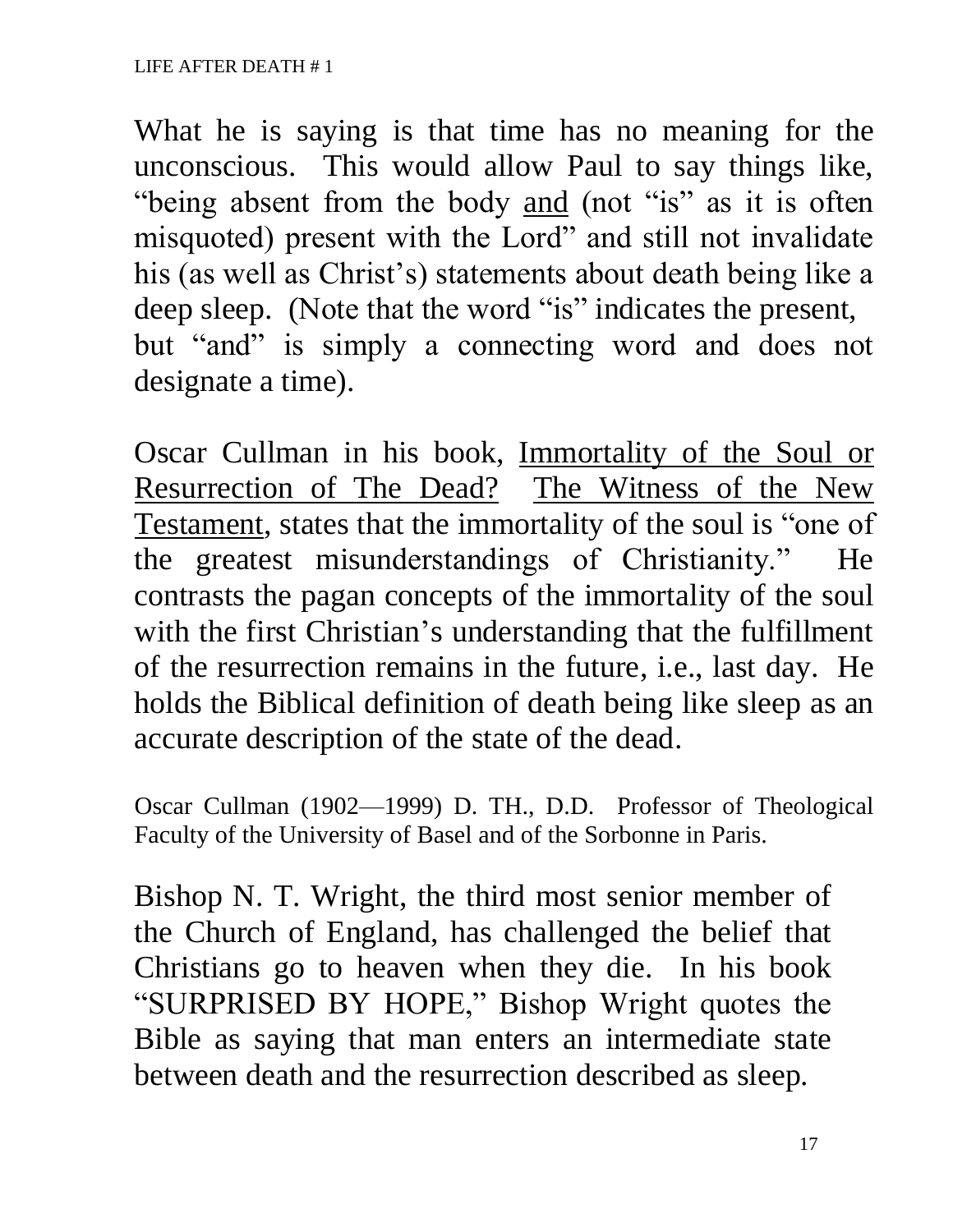He states that much of "traditional Christianity" has been influenced by pagan philosophies. He cites Dante's "A Divine Comedy" in particular, (which was written to mock the ridiculous traditions of Christianity) as setting up a heaven, hell and purgatory immediately after death.

Even Martin Luther believed that there was no consciousness after death until the resurrection and stated that such a belief was just another Catholic lie. However, the Lutheran Church of today has chosen to follow the traditions of man.

William Tyndale, who printed the first New Testament in English wrote, "In putting departed souls in heaven, hell, or purgatory you destroy the arguments wherewith Christ and Paul prove the resurrection…. The heathen philosophers, denying that, did put that souls did ever live…. If the soul be in heaven, tell me what cause is there for a resurrection?"

One of the best arguments the nonbelievers have against Christianity is to compare it to most any of the pre-Christian pagan religions. Many of the beliefs, rituals and regalia practiced by today's denominations can be found in various pagan religions throughout history. Thus, they claim that Christianity is just a continuation of selected pagan doctrines, but with a new idol, Jesus Christ. One of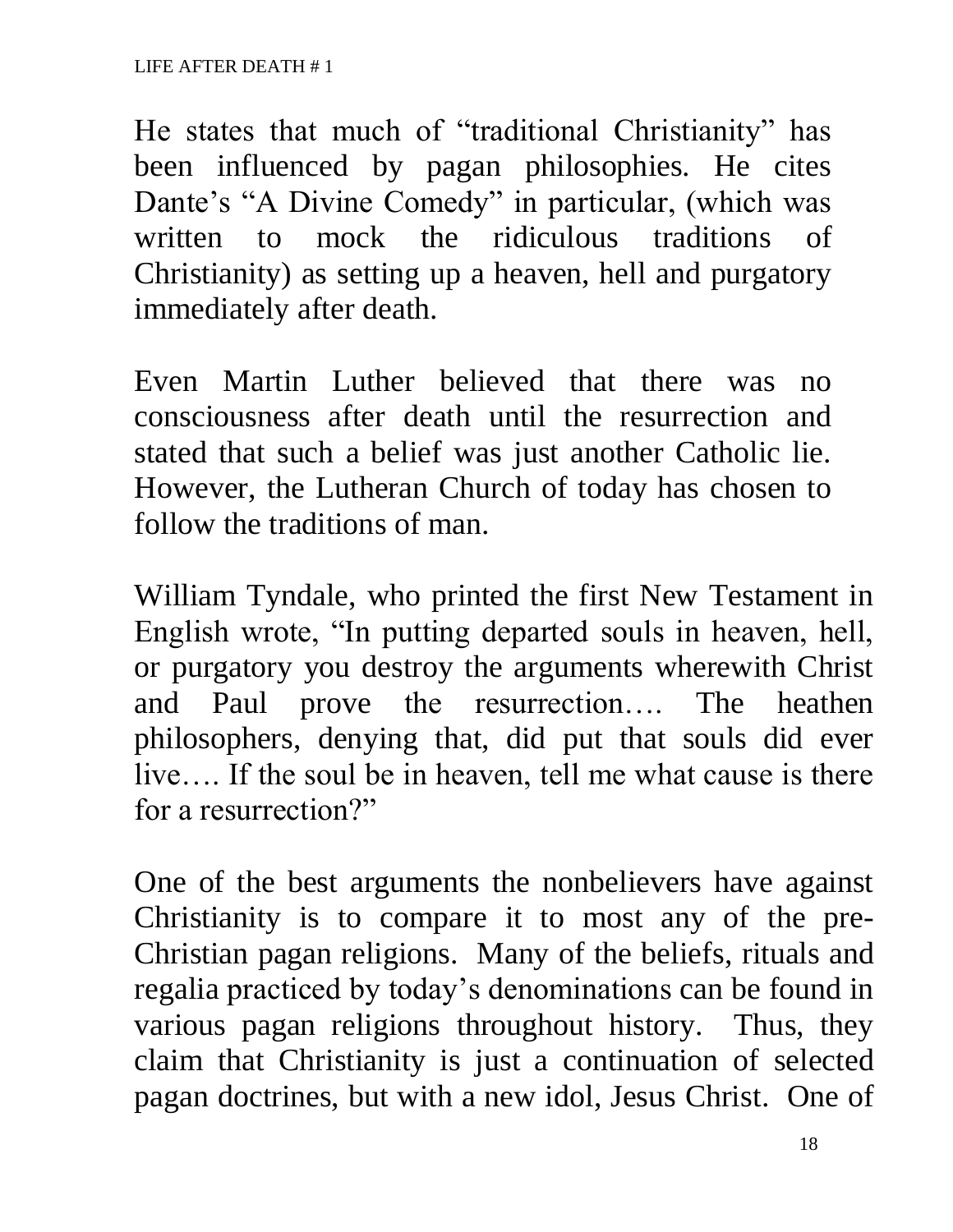the most common dogmas found in them is a continuation of life after death, but why not, wasn't Satan's first lie that man would not die?

When one honestly compares the beliefs and practices of today's churches with the Christian teachings as taught by Christ and the apostles we find a great disparity in many areas. Significant is the life after death concept.

If any of the apostles were to happen upon a typical Christian church during a worship service today, they would think they had wandered into a pagan temple.

"God is a Spirit: and they that worship him must worship him in spirit *and* in truth" (John 4:24). Can you worship a God of truth with religious lies?

Believe nothing just because a so-called wise man said it. Believe nothing just because a belief is generally held. Believe nothing just because it is said in ancient books. Believe nothing just because it is said to be of divine origin. Believe nothing just because someone else believes it; *(adapted from the sayings of Buddha)*.

Shouldn't we believe only what we have verified and judged to be from the foundation of God's word and lean not on our own understanding (Prov. 3:5).